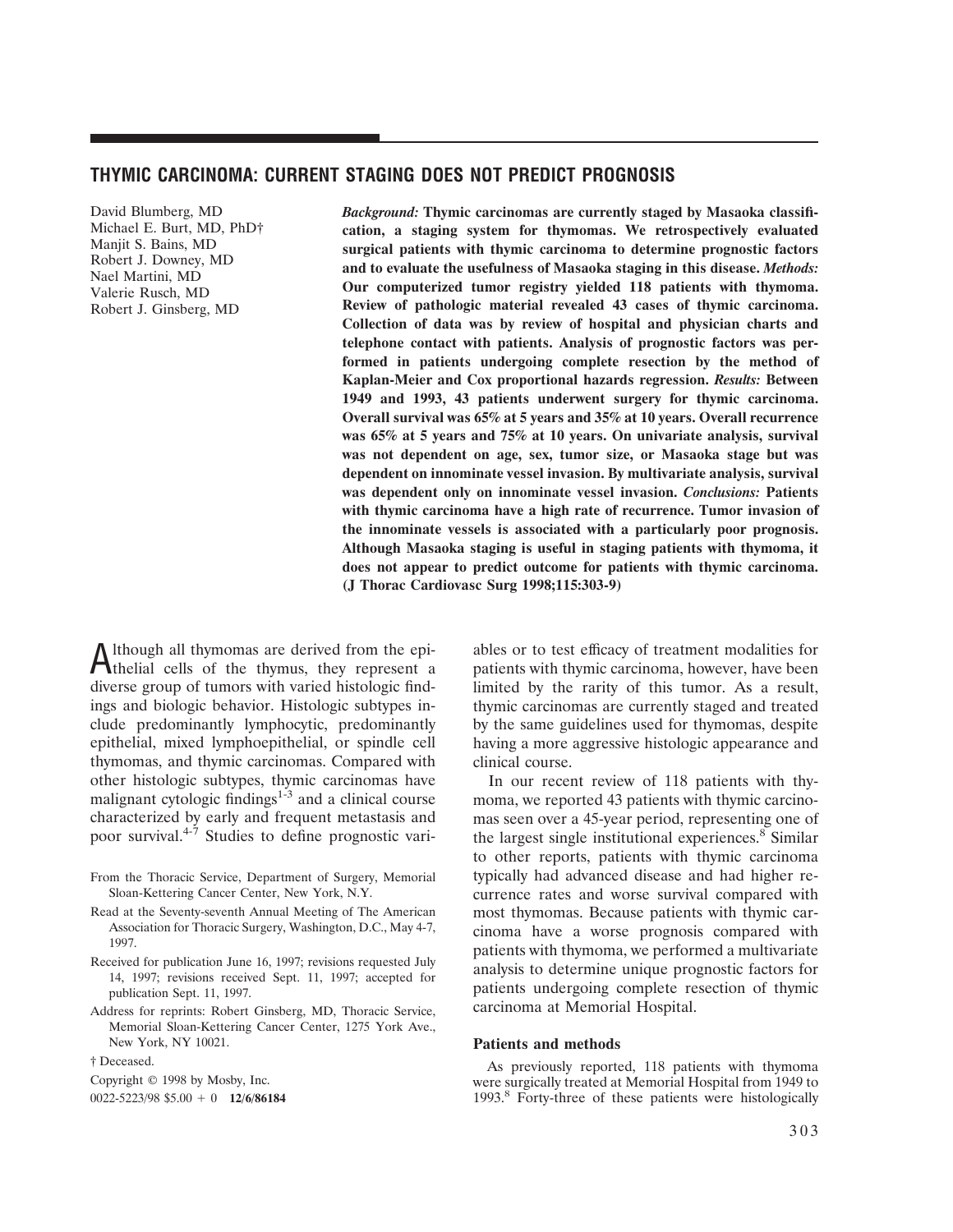

**Fig. 1.** Survival of patients with thymic carcinoma  $(n = 1$ 43) stratified by Masaoka stage: early stage I, II  $(n = 18)$ versus advanced stage III, IV  $(n = 25)$ .

proven to have thymic carcinomas by review of microscopic sections by one pathologist (Dr. Juan Rosai). The criteria for diagnosis of thymic carcinoma was an epithelial cell thymic tumor with clear-cut cytologic features of malignancy. Thymic carcinomas included tumors defined as type II malignant thymomas, as described by Rosai and colleagues, $9, 10$  and well-differentiated thymic carcinomas, as defined by Kirchner, Schalke, Marx, and Müller-Hermelink.<sup>11</sup> Data were collected from medical charts on all 43 patients and follow-up was performed by review of physicians office charts and contact of patients by telephone. Analysis of prognostic factors of patients who had complete resection was performed by the method of Kaplan and Meier $12$  and by log rank analysis.<sup>13</sup> Significance was defined as *p* value less than 0.05.

## **Results**

**Patient demographics.** Median age of patients was 50 years (range 19 to 72). There were 27 men and 16 women. Thirty-eight patients (88%) were symptomatic at presentation with cough  $(n = 14)$ , dyspnea ( $n = 12$ ), chest pain ( $n = 10$ ), superior vena caval syndrome  $(n = 4)$ , myasthenia gravis  $(n = 10)$ , red cell aplasia  $(n = 3)$ , and hypogammaglobulinemia  $(n = 1)$ .

**Clinicopathologic staging.** The operative approach was median sternotomy in 60% and anterolateral thoracotomy in 40%. At operation, 25 patients (58%) had mediastinal invasion involving the pericardium ( $n = 23$ ), pleura ( $n = 20$ ), lung ( $n = 8$ ), phrenic nerve ( $n = 14$ ), or innominate vessels ( $n =$ 9). Final pathologic staging was performed by the Masaoka staging system: stage I, encapsulated tumor; stage II, invasion into surrounding fatty tissue or mediastinal pleura or microscopic invasion of the thymic capsule; stage III, invasion of mediastinal structures (i.e., lung, pericardium, or great vessels); stage IVa, metastasis confined to the intrathoracic cavity; stage IVb, distant metastasis.<sup>4</sup> There were three patients with stage I disease  $(7\%)$ , 15 stage II (35%), 20 stage III (47%), and 5 stage IVa (11%). Of 43 thymic carcinomas, 16 tumors were welldifferentiated thymic carcinomas and 27 were type II malignant thymomas.

Patient treatment. Overall, 29 patients (67%) had complete resection and 14 patients had incomplete resection (33%). Of the 14 patients who had incomplete resection, 5 had invasion of great arteries, 1 had synchronous metastasis, 2 had chest wall involvement, and 6 had extensive mediastinal invasion. Patients having incomplete resection were treated postoperatively with chemotherapy  $(n = 1)$ , radiation  $(n = 6)$ , and combined chemotherapy and radiation  $(n = 7)$ . Patients having complete resection received adjuvant chemotherapy  $(n = 3)$ , radiation  $(n = 8)$ , and combined chemotherapy and radiation  $(n = 13)$ .

**Factors associated with survival of all patients**  $(n = 43)$ . Of 43 patients, overall survival was 65% at 5 years, and 35% at 10 years. Survival was not dependent on age ( $p = 0.13$ ), sex ( $p = 0.9$ ), or tumor size  $(p = 0.89)$ . Five-year survivals for patients undergoing complete resection  $(n = 29)$  and incomplete resection ( $n = 14$ ) were 68% and 62%, respectively  $(p = 0.18)$ . Survival was not dependent on Masaoka stage  $(p = 0.29)$ . There were three stage I patients with survivals of 3.6, 4.1, and 8.2 years. Median survivals of stage II patients  $(n = 15)$ , stage III patients ( $n = 20$ ), and stage IV patients ( $n = 6.7$ ) were 9.2, 5.3, and 6.7 years, respectively. Survival of patients with early stage disease (stage I or II) as defined by Masaoka classification was no different from that of patients with advanced stage disease III or IV (Fig. 1). Survival of patients with well-differentiated thymic carcinomas was similar to that of patients with type II malignant thymomas (Fig. 2). Survival was adversely affected  $(p = 0.009)$  by the presence of tumor invasion of the innominate vessels (vein and or artery). Patients with invasion of the innominate vessels  $(n = 9)$  had a 5-year survival of 37% compared with a 75% 5-year survival for patients  $(n = 34)$  with no innominate vessel invasion (Fig. 3). Survival of patients was not dependent on tumor invasion of mediastinal structures with the exception of the innominate vessels (Table I).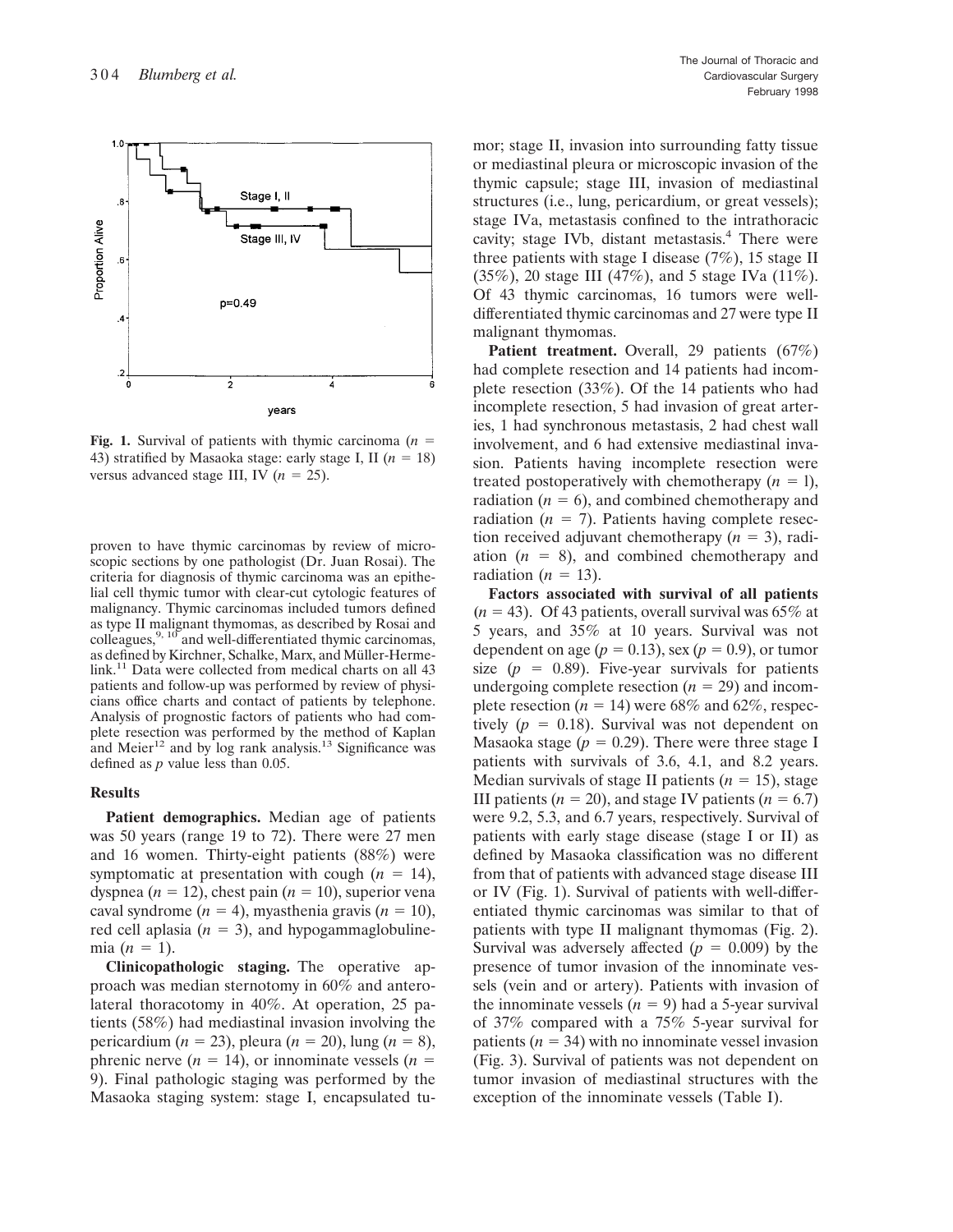

**Fig. 2.** Survival of patients with thymic carcinoma: welldifferentiated thymic carcinoma  $(n = 16)$  compared with type II malignant thymoma  $(n = 27)$ .



**Fig. 3.** Survival of patients with thymic carcinoma with innominate vessel invasion  $(n = 9)$  compared with no vessel invasion ( $n = 34$ ).

**Patterns of recurrence.** Of 29 patients having complete resection, median follow-up was 3.8 years. There was a total of 16 recurrences, with 11 local recurrences, 2 distant metastases, and 3 local with distant metastases. Overall recurrence was 65% at 5 years and 75% at 10 years (Fig. 4). There were 12 actual long-term survivors  $(>4$  years), with a median survival of 6.7 years (range 4 to 14.2 years). Of these long-term survivors, four patients had no evidence of disease at 4.0, 4.1, 8.2, and 14.2 years, five patients were alive with recurrent disease at 4.1, 6.3, 8.2,



**Fig. 4.** Overall recurrence in patients having complete resection for thymic carcinoma  $(n = 29)$ .

|  | <b>Table I.</b> Survival of patients' $(n = 43)$ by site of |  |  |  |
|--|-------------------------------------------------------------|--|--|--|
|  | mediastinal invasion                                        |  |  |  |

| <b>Site</b>        | <i>Invasion</i> | Survival (5 yr) | p Value |
|--------------------|-----------------|-----------------|---------|
| Pericardium        | No $(n = 20)$   | 62%             |         |
|                    | Yes $(n = 23)$  | 70%             | 0.31    |
| Pleura             | No $(n = 23)$   | 65%             |         |
|                    | Yes $(n = 20)$  | 70%             | 0.2.    |
| Lung               | No $(n = 35)$   | 65%             |         |
|                    | Yes $(n = 8)$   | 62%             | 0.77    |
| Phrenic nerve      | No $(n = 29)$   | 70%             |         |
|                    | Yes $(n = 14)$  | 55%             | 0.43    |
| Innominate vessels | No $(n = 34)$   | 75%             |         |
|                    | Yes $(n = 9)$   | $37\%$ (4yr)    | 0.009   |

10.1, and 12.9 years, and three patients were dead from progression of disease at 4.4, 6.6, and 6.8 years.

**Effect of clinicopathologic factors on recurrence.** Recurrence in patients having complete resection was not dependent on age ( $p = 0.94$ ), sex ( $p = 0.5$ ), presentation with symptoms  $(p = 0.62)$ , or tumor size ( $p = 0.42$ ). No difference was found in recurrence in patients based on Masaoka stage (Fig. 5). Recurrence in patients with innominate vessel invasion  $(n = 6)$  and with no vessel invasion  $(n = 23)$ were both 45% at 4 years. Patients with welldifferentiated thymic carcinomas had a recurrence rate similar to patients with type II thymomas (Fig. 6).

**Multivariable models.** Survival of patients with thymic carcinoma was dependent only on innominate vessel invasion (95% CI 1.3 to 15.8;  $p = 0.02$ ). Extent of resection (complete vs incomplete;  $p =$ 0.2), Masaoka stage  $(p = 0.8)$ , and microscopic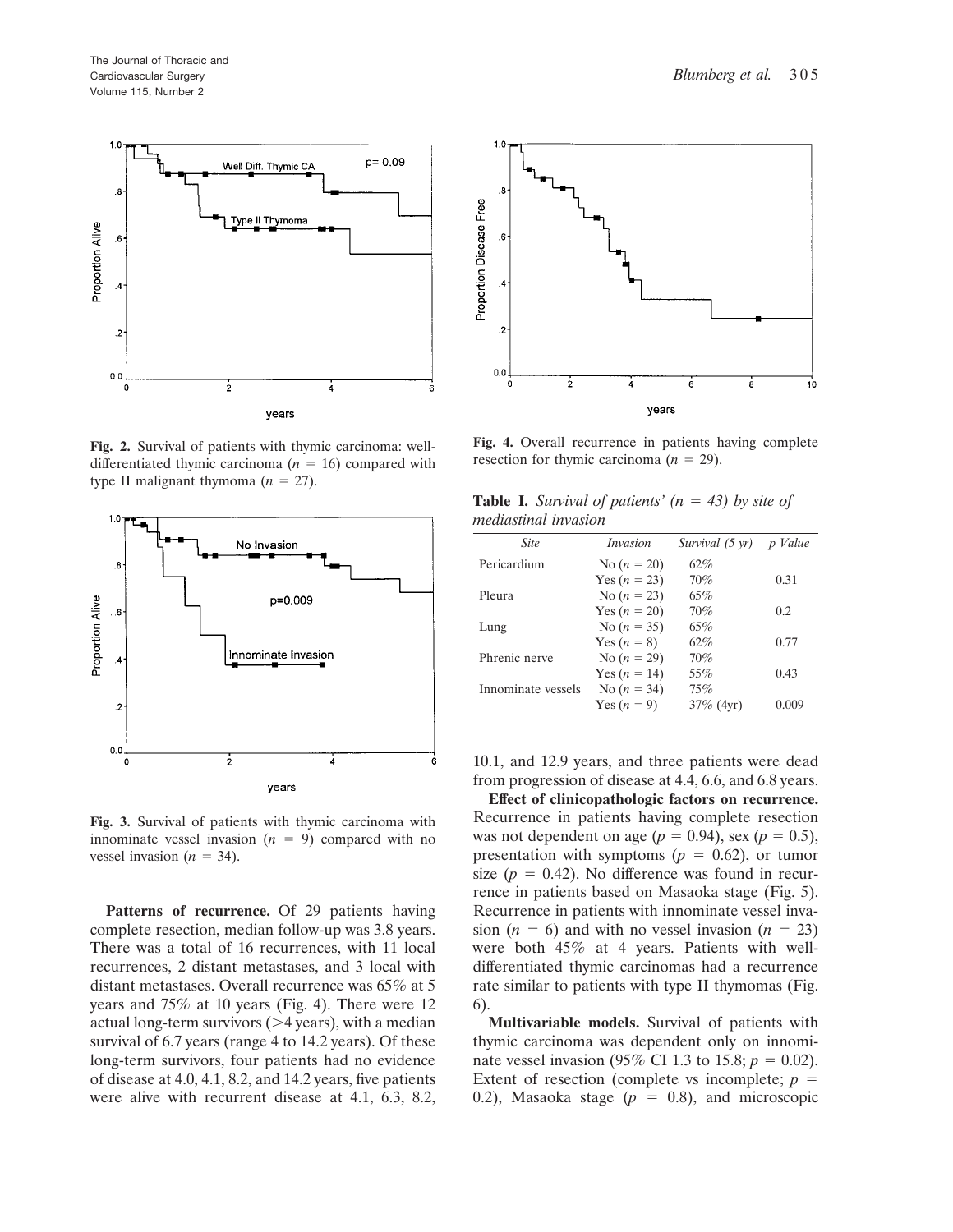$1.0$ 

Proportion Disease Free



The Journal of Thoracic and Cardiovascular Surgery February 1998



**Fig. 5.** Recurrence in patients having complete resection for thymic carcinoma  $(n = 29)$  stratified by Masaoka stage: early stage I, II ( $n = 13$ ) versus advanced stage III, IV  $(n = 16)$ .

subtype (well-differentiated vs type II thymoma;  $p =$ 0.3) were not factors predictive of survival. Recurrence in patients with thymic carcinoma was not dependent on Masaoka stage  $(p = 0.4)$ , innominate vessel invasion ( $p = 0.6$ ), or microscopic subtype  $(p = 0.15)$ .

## **Discussion**

Until recently the diagnosis of thymic carcinoma as a real clinical entity has been questioned and has been a significant source of confusion for pathologists and clinicians alike. All thymic carcinomas are believed to arise from the epithelial cells of the thymus. Thymic carcinomas or type lI malignant thymomas, as originally defined by Rosai and Levine, are epithelial thymic tumors with clear-cut malignant cytologic features, including nucleolar prominence, high nuclear/cytoplasm ratios, and abundant mitoses. In addition, there are seven unique histologic subtypes of thymic carcinoma, including squamous, mucoepidermoid, basaloid, sarcomatoid, small cell, lymphoepithelial, and clear cell. $9,10$  A second classification of epithelial tumors of the thymus by Müller-Hermelink has further complicated the diagnosis of this disease.<sup>11</sup> This classification scheme differentiates thymic carcinomas from thymic carcinomas on the basis of cortical and medullary components, "organotypic differentiation." By this scheme, thymomas are classified as medullary, cortical, or mixed type, whereas thymic



**Fig. 6.** Recurrence in patients having complete resection for thymic carcinoma  $(n = 29)$ : well-differentiated thymic carcinoma  $(n = 10)$  compared with type II malignant thymoma  $(n = 19)$ .

carcinomas show a loss of medullary and cortical organization. Among the thymic carcinomas, a subgroup of tumors with only small areas of organotypic differentiation exists and are classified as well-differentiated thymic carcinomas. Thymic carcinomas with complete lack of cortical and medullary features are analogous to the original thymic carcinoma or type II malignant thymoma proposed by Rosai. In our study of 43 thymic carcinomas, there were 16 well-differentiated thymic carcinomas and 27 type II malignant thymomas. By multivariate analysis, survival or recurrence was no different between these two subgroups of thymic carcinomas. Although the diagnosis of thymic carcinoma is clearly complicated for the pathologist, treatment decision-making by the clinician need not take into account the subtype of thymic carcinoma because this variable does not seem to have a significant impact on clinical outcome.

Patients with thymic carcinoma have been staged by the same staging system used for thymoma, the Masaoka classification. No studies, however, have definitively validated the prognostic usefulness of this classification for patients with thymic carcinoma. Previous studies have demonstrated that patients with thymic carcinoma have a worse prognosis compared with patients with thymomas; studies examining prognostic factors unique to thymic carcinoma are sparse. Our objectives were to evaluate the usefulness of Masaoka staging for patients with thymic carcinoma and to determine unique prognos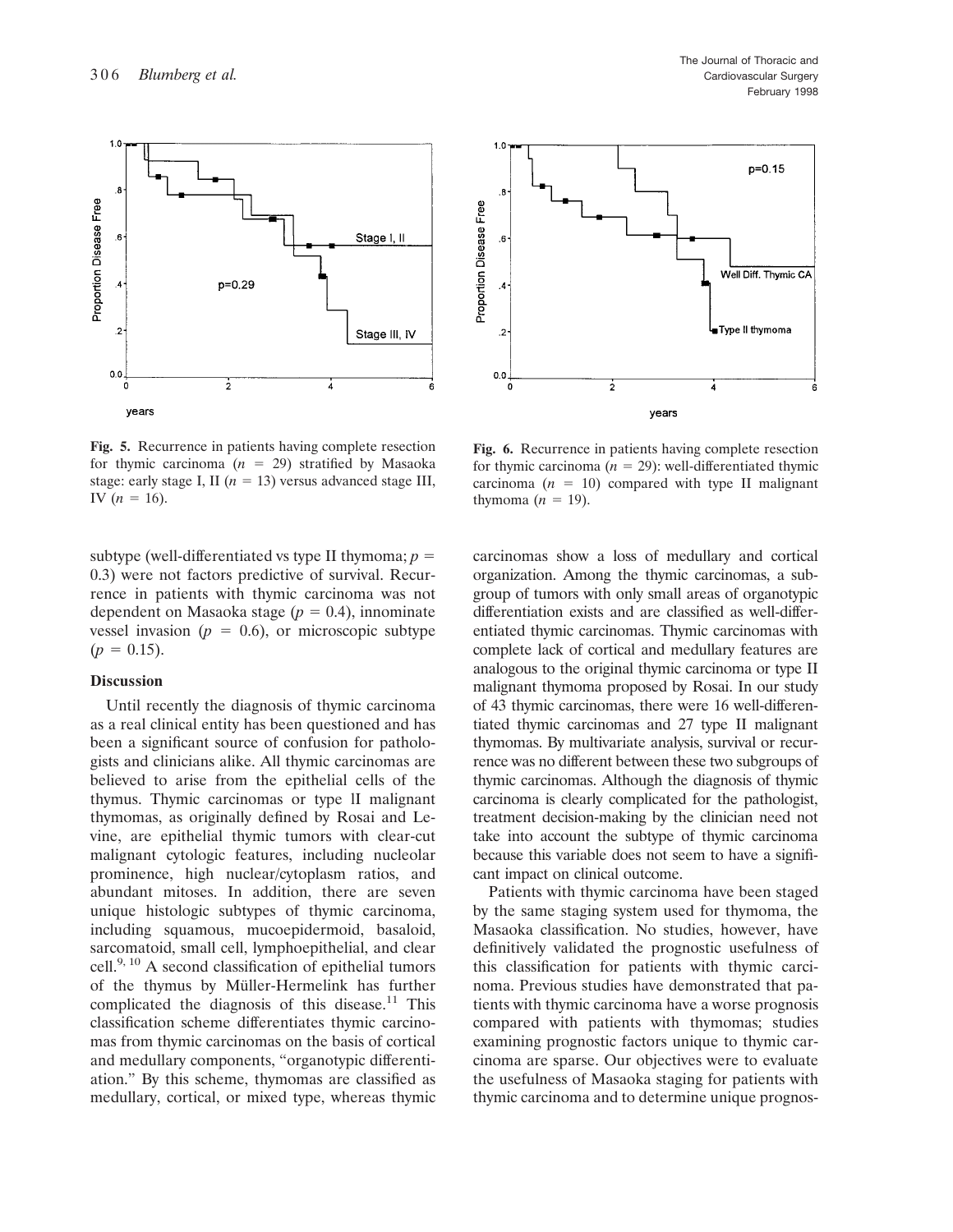tic factors in a sizable cohort of patients compared with other studies.

Prior studies have suggested that the poor outcome of these patients is in part related to the advanced stage (Masaoka) of patients at initial presentation.4 Our data, however, refute this. In our series, we were unable to confirm that stage as defined by the Masaoka staging system for thymoma was of prognostic usefulness. By actuarial analysis, survival of the entire cohort of 43 patients was not predicted by Masaoka stage. Masaoka stage was also not predictive of survival or recurrence in patients who had complete resection. Of 43 patients, there were 17 actual long-term survivors  $(>4$  years). Approximately one half of these patients  $(n = 8)$  had advanced-stage disease (stage I,  $n = 2$ ; stage II,  $n =$ 7; stage III,  $n = 5$ ; and stage IV,  $n = 3$ ), indicating that long-term survival may not be dependent on Masaoka stage. Despite the lack of correlation between Masaoka stage and survival for thymic carcinomas, we have previously shown that Masaoka stage was predictive of survival for patients with thymoma.8 These differences between thymoma and thymic carcinoma would seem to reflect a true biologic difference in these two diseases and not a result of a small sample size. We found that prognosis for patients with thymic carcinoma was dependent solely on tumor invasion of the innominate vessels. Other sites of tumor invasion within the mediastinum were not associated with a poor outcome. This further illustrates the lack of usefulness of Masaoka classification in thymic carcinoma because all patients with mediastinal invasion would be classified as having advanced stage III disease.

Although patients with innominate vessel invasion have a worse prognosis, patients with thymic carcinoma in general have a high recurrence rate and poor survival. In addition, of those few longterm survivors, only a minority (4/17) were free of disease at last follow-up. Clearly this raises the question of whether patients with thymic carcinoma should be primarily treated by surgery. A lack of efficacy of complete surgical resection for these patients is suggested by similar survival rates for patients who had complete resection compared with those who had incomplete resection. Other reports have also failed to show an improved survival in patients having complete versus incomplete resection.4

Clearly other therapeutic modalities should be explored in these patients. Recent studies have shown some encouraging results for the use of chemotherapy in patients with thymic carcinoma. In our series, most patients were treated with adjuvant chemotherapy, the most common drugs being cisplatin, doxorubicin (Adriamycin), and cyclophosphamide (Cytoxan). Unfortunately, analysis of the effect of chemotherapy in our series was limited because of a wide variability of drug regimens administered. Chemotherapy has been used successfully by other investigators. In one study, five patients were treated with cisplatin-based regimens, with three clinical responses and two patients having a complete response.14 A complete pathologic response was also observed in a report of one patient with thymic carcinoma who showed no pathologic evidence of tumor after chemotherapy with a regimen of cisplatin, vinblastine, bleomycin, and etoposide.<sup>15</sup> This same patient had metastatic disease at initial presentation and was noted to be disease free 5 years later. Thymic carcinoma has also been shown to be somewhat radiosensitive, with an 86% overall response rate and evidence of regrowth in only 17% of responders in one study.16 Combined radiation and chemotherapy with cisplatin, vindesine, and cyclophosphamide was studied in five patients with partially resected tumors with one patient disease free at 5 years.<sup>17</sup> A more recent prospective study has also shown efficacy for cisplatin-based chemotherapy in patients with advanced thymoma.<sup>18</sup>

Thymic carcinoma comprises a group of thymic tumors with high risk of recurrence and poor overall survival. We were unable to demonstrate that current staging of thymic carcinoma by Masaoka classification for thymoma is prognostically useful. We have demonstrated that survival for patients with thymic carcinoma is adversely affected by tumor invasion of the innominate vessels. All patients with this disease, however, are at significant risk for recurrence and should be considered for novel treatment approaches.

We gratefully appreciate Dr. Juan Rosai's review of all pathologic material. We also thank T. J. Yao of the Department of Blostatistics at Memorial Hospital.

REFERENCES

- 1. Rosai J. The pathology of thymic neoplasia. International Academy of Pathology. Monograph No. 29. Baltimore: Williams & Wilkins; 1987.
- 2. Lattes R. Thymoma and other tumors of the thymus: an analysis of 107 cases. Cancer 1962;15:1224-60.
- 3. Bernatz PE, Harrison EG, Clagett OT. Thymoma: a clinicopathologic study. J Thorac Cardiovasc Surg 1961;42:424-44.
- 4. Hsu CP, Chen CY, Chen CL, et al.. Thymic carcinoma: ten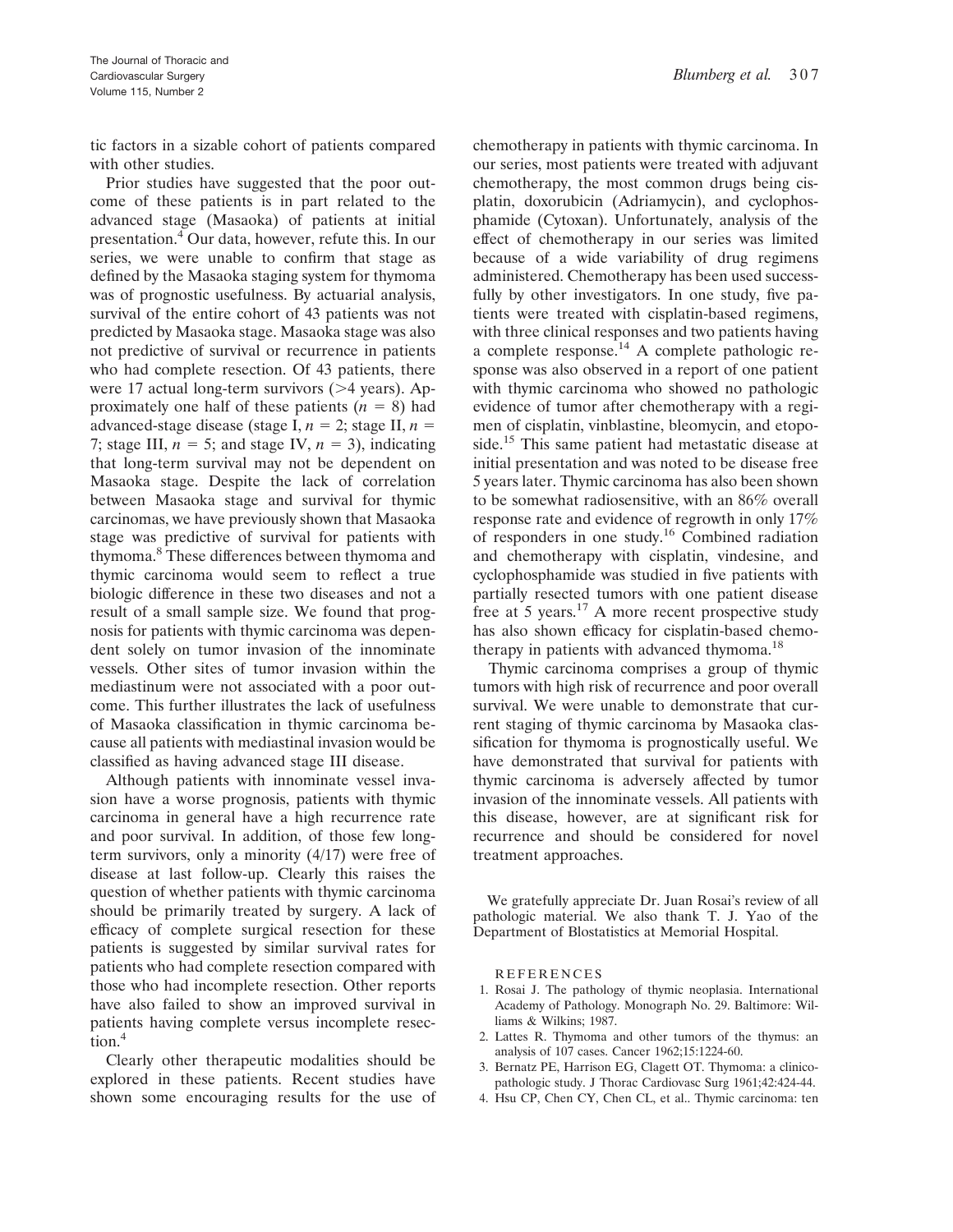years' experience in twenty patients. J Thorac Cardiovasc Surg 1994;107:615-20.

- 5. Wick MR, Weiland LH, Scheithauer BW, Bernatz PE. Primary thymic carcinomas. Am J Surg Pathol 1982;6:613-30.
- 6. Kuo TT, Chang JP, Lin FJ, Wu WC, Chang CH. Thymic carcinomas: histopathological varieties and immunohistochemical study. Am J Surg Pathol 1990;14:24-34.
- 7. Truong LD, Mody DR, Cagle PT, Jackson-York GL, Schwartz MR, Wheeler TM. Thymic carcinoma: a clinicopathologic study of 13 cases. Am J Surg Pathol 1990;14:151- 66.
- 8. Blumberg D, Port JL, Weksler B, etal. Thymoma: a multivariate analysis of factors predicting survival. Ann Thorac Surg 1995;60:908-14.
- 9. Snover DC, Levine GD, Rosai J. Thymic carcinoma: five distinctive histologic variants. Am J Surg Pathol 1982;6:613- 30.
- 10. Suster S, Rosai J. Thymic carcinoma: a clinicopathologic study of 60 cases. Cancer 1991;67:1025-32.
- 11. Kirchner T, Schalke B, Marx A, Müller-Hermelink HK. Evaluation of prognostic features in thymic epithelial tumors. Thymus 1989;14:195-203.
- 12. Kaplan EL, Meier P. Nonparametric estimation from incomplete observations. J Am Stat Assoc 1958;53:457-81.
- 13. Peto R, Pike MC, Armitage P, et ai. Design and analysis of randomized clinical trials requiring prolonged observations of each patient. II. Analysis and examples. Br J Cancer 1977;35:1-39.
- 14. Weide LG, Ulbright TM, Loehrer Sr PJ, Williams SD. Thymic carcinoma: a distinct clinical entity responsive to chemotherapy. Cancer 1993;71:1219-23.
- 15. Carlson RW, Dorfman RF, Sikic BI. Successful treatment of metastatic thymic carcinoma with cisplatin, vinblastine, bleomycin, and etoposide chemotherapy. Cancer 1990;66:2092-4.
- 16. Yano T, Hara N, Ichinose Y, Asoh H, Yokoyama H, Ohta M. Treatment and prognosis of primary thymic carcinoma. J Surg Oncol 1993;52:255-8.
- 17. Shimizu J, Hayashi Y, Morita K, et al. Primary thymic carcinoma: a clinicopathological and immunohistochemical study. J Surg Oncol 1994;56:159-64.
- 18. Giaccone G, Ardizzoni A, Kirkpatrick A, Clerico M, Sahmoud T, van Zandwijk N. Cisplatin and etoposide combination chemotherapy for locally advanced or metastatic thymoma: a Phase II study of the European Organization for Research and Treatment of Cancer Lung Cancer Cooperative Group. J Clin Oncol 1996;14:814-20.

#### **Discussion**

**Dr. Paul A. Kirschner** *(New York, N.Y.).* Dr. Blumberg and his associates have questioned the validity of the Masaoka staging system as applied to prognosis of thymic carcinoma. My comments will deal with the choice of the staging system and with the definition of thymic carcinoma.

To begin with, Masaoka and associates<sup>1</sup> in 1981 specifically excluded thymic carcinoma from the Masaoka staging system, restricting their cases only to those tumors with bland cytologic features, be they (1) noninvasive, encapsulated tumors, so-called benign thymoma, or (2) invasive tumors ("malignant thymoma") with bland cytologic findings, the latter being category I of Rosai. Invasiveness was the prognostic parameter for Masaoka, not histologic findings.

More confusing has been the definition of the term *thymic carcinoma.* Early on, it was applied to frankly undifferentiated epithelial tumors that were relatively infrequent (usually a single-digit percentage of thymic tumors) and, parenthetically, rarely if ever associated with myasthenia gravis or other autoimmune phenomena.

More recently, the term *well-differentiated thymic carcinoma* was introduced as part of the Müller-Hermelink "cortical/medullary" histologic reclassification of thymic epithelial tumors in  $1989<sup>2</sup>$  and this new group straddles the category I cytologically blind of Rosai and the cytologically malignant category II of Rosai. It undoubtedly accounts for the astonishing number of cases in Dr. Blumberg's series, 43 cases, or 36% of his total thymic tumor experience at Memorial.

When the Massachusetts General Hospital<sup>3, 4</sup> reclassified their cases according to this classification, they also came up with a very high percentage (28%), not quite the same percentage but a very high one, using the term *well-differentiated thymic carcinoma.*

Parenthetically, the term *thymic carcinoma* was not used in previous Memorial papers reporting on their experience with thymoma.

Further evidence of this overliberal use of the term *thymic carcinoma* is the high incidence of autoimmune disease reported by Dr. Blumberg, which I derived from his manuscript, 14 cases, or 33%, including 10 with myasthenia gravis, an incidence not heretofore noted in true thymic carcinoma. My question is, what was the incidence of myasthenia gravis in the high-grade tumors with innominate vessel invasion?

Shimosato<sup>5</sup> of Japan, in an editorial in 1994, deplored the lack of a standard WHO histologic classification of thymic tumors, as is present in many other types of tumors that we deal with, including lung tumors. He also supported a TNM staging system, the latter having already been proposed by Yamakawa and associates<sup>6</sup> in a paper in which Masaoka was one of the coauthors in 1991 and Tsuchiya and coworkers<sup>7</sup> in 1994 to more properly stage thymic carcinoma by including the N factor. My question is, what was the incidence of lymph node metastasis in this series of cases?

In the current paper, Dr. Blumberg has also demonstrated the need for subclassifying thymic carcinoma by degree of histologic differentiation and invasiveness to explain the discrepancies in recurrence and survivals in this widened spectrum of thymic carcinoma. These discrepancies appear to be derived from the use of a staging system that was never intended to include thymic carcinoma in the first place and an overly broad interpretation of the term *thymic carcinoma* proper. The true situation will probably be a balance between histology and invasiveness to more accurately stage all thymic epithelial tumors.

REFERENCES

- 1. Masaoka A, Monden Y, Nakahara K, Tanioka T. Follow-up study of thymomas with special reference to their clinical stages. Cancer 1981;48:2485-92.
- 2. Kirchner T, Schalke B, Marx A, Müller-Hermelink HK.